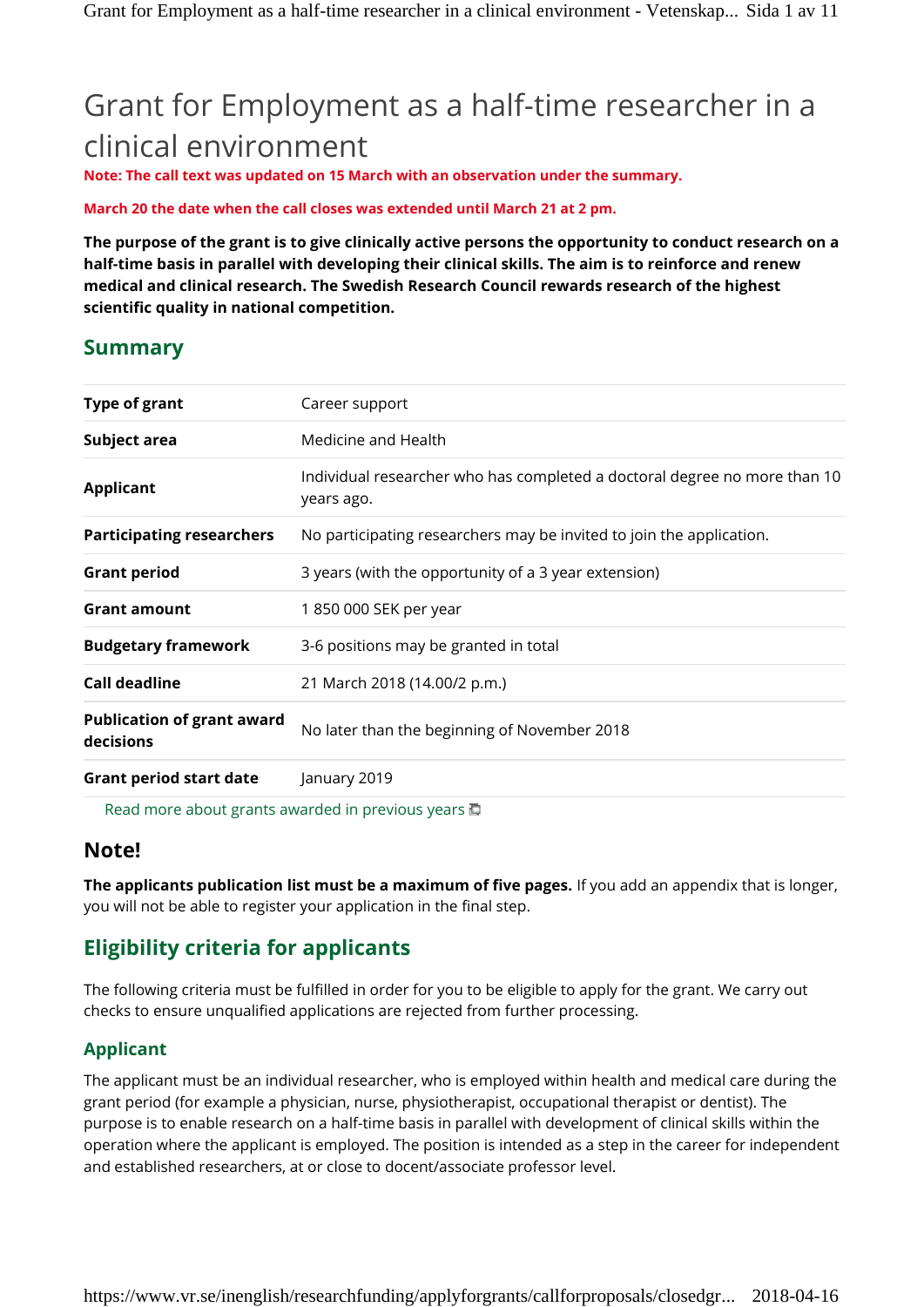You must hold a Swedish doctoral degree or a corresponding foreign degree, awarded no more than ten years before the deadline for this call. Grants from the Swedish Research Council shall be administered by a Swedish university or HEI or another Swedish public organisation that fulfils our criteria for administrating organisations  $\Box$ . To apply, your organisation must therefore be approved as an administrating organisation.

If you are awarded a grant, you must be employed by the administrating organisation at the start of and throughout the grant period, unless the Swedish Research Council approves an exception. The employment as researcher at the administrating organisation must equal 50 per cent of a full-time equivalent during the grant period. You do not have to be employed by the administrating organisation at the time of applying.

The grant for the position shall be combined with half-time employment within health and medical care. It is up to the individual researcher, clinic/healthcare principal and the administrating organisation to agree on how the research and clinical activities shall be divided up over the year.

You must not be a professor or adjunct professor at the time of the deadline of the call.

Read more about the EU's policy and recommendations for recruitment of researchers in the European regulations for researchers on the EU's website CT

## **Career age**

To apply for a grant for a half-time researcher in a clinical environment, your doctoral degree must have been awarded no more than ten years ago, that is to say awarded no later than the deadline for the call and no earlier than 20 March 2008. The degree award date we use is the date you fulfilled all the criteria for a doctoral degree, such as mandatory courses, oral defence and an approved doctoral thesis. For applicants with Swedish doctoral degrees, the award date listed in Ladok applies. You will not be able to complete your application if your doctoral degree was awarded more than ten years ago.

If your doctoral degree was awarded earlier, it is however still possible to apply if there are grounds for deductible time that are recognised by the Swedish Research Council. The Swedish Research Council's recognised grounds are parental leave, positions of trust in trade union organisations and student organisations, mandatory service in the total defence forces, illness (own illness or care of close family members), general medical internship (maximum 24 months) or further training/specialist medical internship for clinically active professionals (maximum 24 months). Please note that we do not accept other employment, unemployment or holidays as deductible time.

If you wish to claim deductible time, you must specify the recognised grounds and time involved in your application (please see instructions under "Descriptive data" below).

We carry out random checks and may request confirmation that supports the grounds for deductible time stated by you.

## **Number of applications and previous grants**

#### **What grants may I apply for simultaneously from the Swedish Research Council?**

You may only submit one application for this grant under this call. You may also apply for an undirected research project grant within medicine and health at the same time as for employment as a half-time researcher, and you may apply for the same or for different project ideas. If both applications are successful, you must choose between the grants, however. If the project grant award is for more than 1 000 000 SEK per year, this higher amount will be part of your grant for employment as a half-time researcher during the first 3-year period, if you choose this grant.

Other restrictions on the grants you may apply for during the same year are shown in the table below.

Table: Grants you may apply for simultaneously **IN**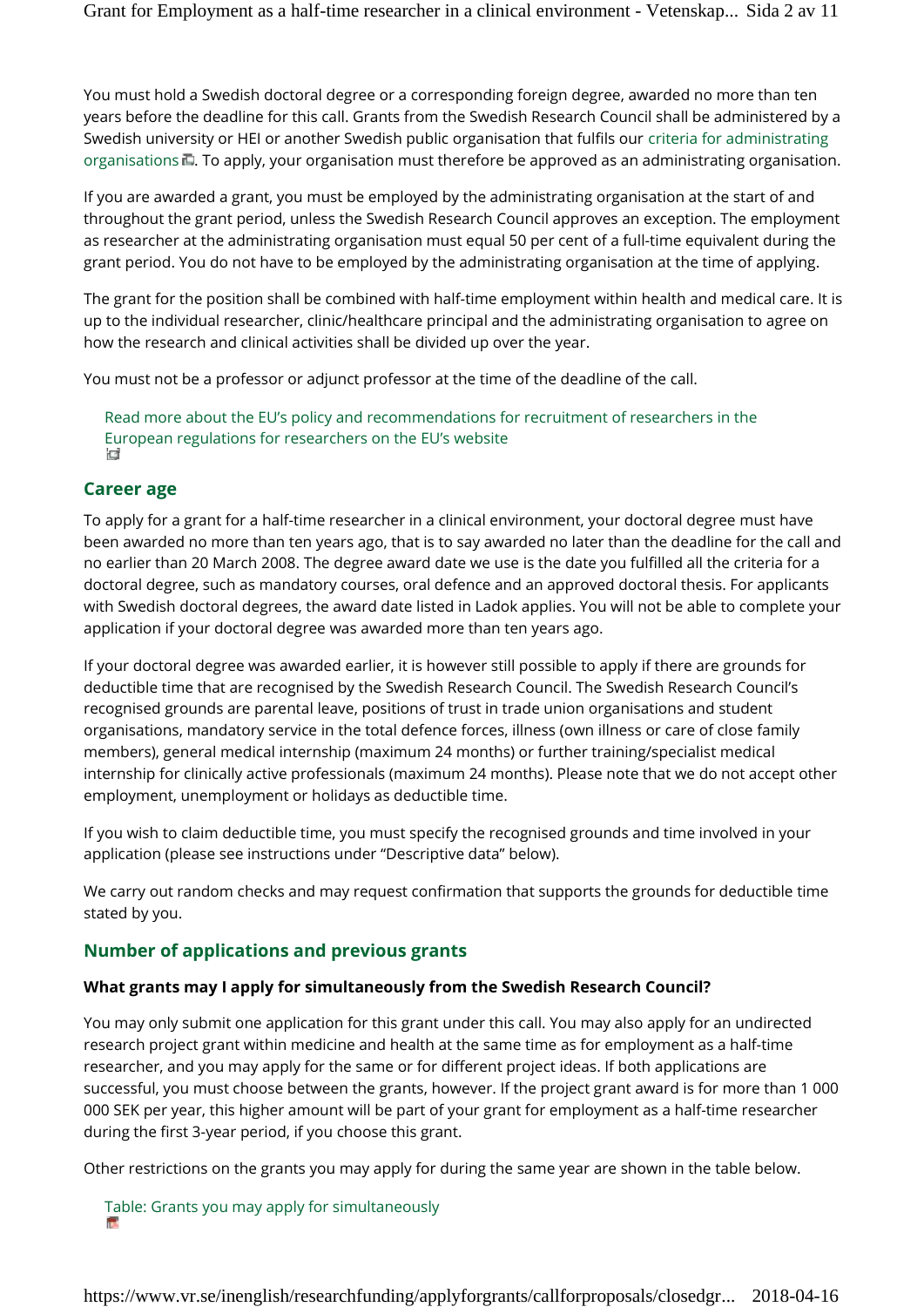## **What eligibility criteria apply if I already have a grant from the Swedish Research Council?**

There are certain restrictions if you are the project leader of a previously awarded grant that is ongoing, that is to say where the grant period (payment period from the Swedish Research Council) overlaps the grant period of the grant this application covers. Please note that the availability period, that is to say the time during which you can draw down the grant awarded, is normally longer than the grant period. Information about the criteria for your previous grant can be found in the "Approval of conditions" you received from the Swedish Research Council.

You may apply for a grant for employment as a half-time researcher if you are the project leader for an ongoing undirected project grant, or a project grant for junior researchers (both within medicine and health from the Swedish Research Council). If you are already receiving one of these grants, and are awarded a grant for employment as a half-time researcher, an amount corresponding to your ongoing grant (up to 1 000 000 SEK per year) will be deducted for the overlapping grant period.

Please see the table below for further information on grants you may apply for if you have an ongoing grant.

# Table: Grants you may apply for if you have an ongoing grant

**Note:** If you have been the project leader for previous grants from the Swedish Research Council that have ended, final financial reports for all of these must have been submitted within the permitted time frame in order for you to apply for a new grant. Please contact your administrating organisation if you are unsure whether all your final reports have been submitted.

#### **What applies for applications to or grants from other funding bodies?**

If your application to the Swedish Research Council relates to the same project idea as a grant you have already been awarded by, or are applying for to another funding body, please describe this.

#### **Participating researchers**

No participating researchers may be included in this application. Any collaborators and their roles shall be described in the research plan (please see instructions under "Research plan" below).

## **Costs and grant amounts**

The grant is paid out in a standard amount of 850 000 SEK per year, which may only be used for salary costs (including social security contributions) corresponding to one half of your salary in your clinical position, plus a research project grant of 1 000 000 SEK per year (which may include all types of project-related costs, such as salaries for participants, premises, running costs and depreciation costs). For the second 3-year period, other amounts may apply (however not lower). The grant amount includes cover of indirect costs. Grants may not be used for scholarships.

The Swedish Research Council assumes that the administrating organisation will cover any costs in excess of the standard amount received.

#### **Grant period**

The grant period is three years, starting in January 2019, with a possibility of an extension for a further three years following approved reporting. The first payment will be made during January 2019 at the earliest.

# **How do I apply?**

You apply electronically in Prisma  $\Box$ , which is the application system used by the Swedish Research Council. You create your application in Prisma by filling in the text fields, uploading information from your personal account, and attaching the appendices requested.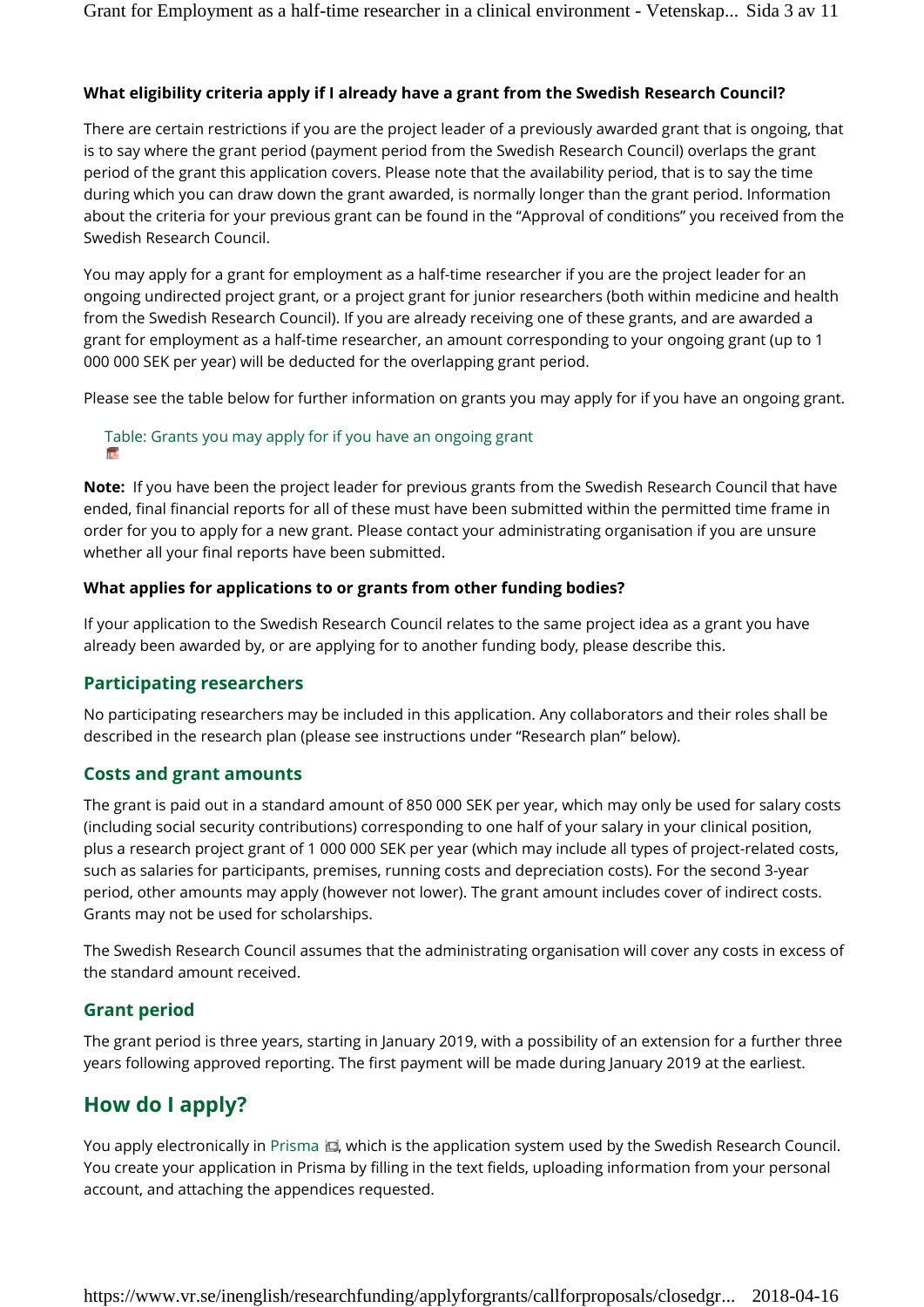To enable you to apply, your organisation must have been approved as an administrating organisation and have created an organisation account in Prisma.

For most items in Prisma, there is a user manual  $\Box$  describing all the steps, as well as answers to FAQ  $\Box$ . Please refer to these when filling in your application.

Please avoid stating your own or anybody else's full personal identity number in the application except where specifically requested.

#### **Creating a personal account in Prisma**

Before you apply, you must create a personal account in Prisma  $\Box$ , where you can save your personal and CV data. The information only needs to be entered once, and can thereafter be supplemented or changed as required. As most of the Swedish Research Council's calls employ foreign reviewers, please use English when entering any descriptive text in you CV data. You can also input your publications for future use. Please note that no publications can currently be uploaded from your account to the application form. This is because the publications function is under development and not yet used in the Swedish Research Council's calls. You should therefore submit your publications list as an attached PDF file instead (please see instructions under "Publications" below).

Please allow plenty of time to create your personal account. The applications you register in Prisma will be linked to your personal account.

Any participating administrators must also create their own personal accounts in Prisma, and confirm their participation in the application before the deadline of the call.

#### **Text**

Some text fields can be formatted, which means that the font, alignment and font size can be changed in these fields, and that tables and symbols can be inserted. If you insert text written using a word processing program (such as Microsoft Word), you may need to use the tools in Prisma to adjust the formatting after insertion. Images cannot be included in the text fields, however. We recommend that you use the fonts Arial, Calibri or Verdana.

All text fields have a limit on the number of characters, and this is illustrated by a character counter. If you use too many characters, the application cannot be registered.

#### **Attached documents and appendices**

You will need to attach an appendix to some fields as instructed. The appendix must consist of one file only, and you can only attach documents in PDF format. All appendices are limited as to file size and number of pages. You will not be able to register your application with an appendix that exceeds the stated maximum size.

#### **Signing**

Both you as applicant and an authorised representative of the administrating organisation shall sign the application electronically in Prisma. Please see further information under "Registering the application" below.

# **What must the application contain?**

Please refer to the application form in Prisma in parallel with reading the instructions below.

#### **Language**

Foreign experts are involved in the scientific evaluation of the applications. To ensure fair and equitable assessment and efficient processing, please therefore complete your application in English.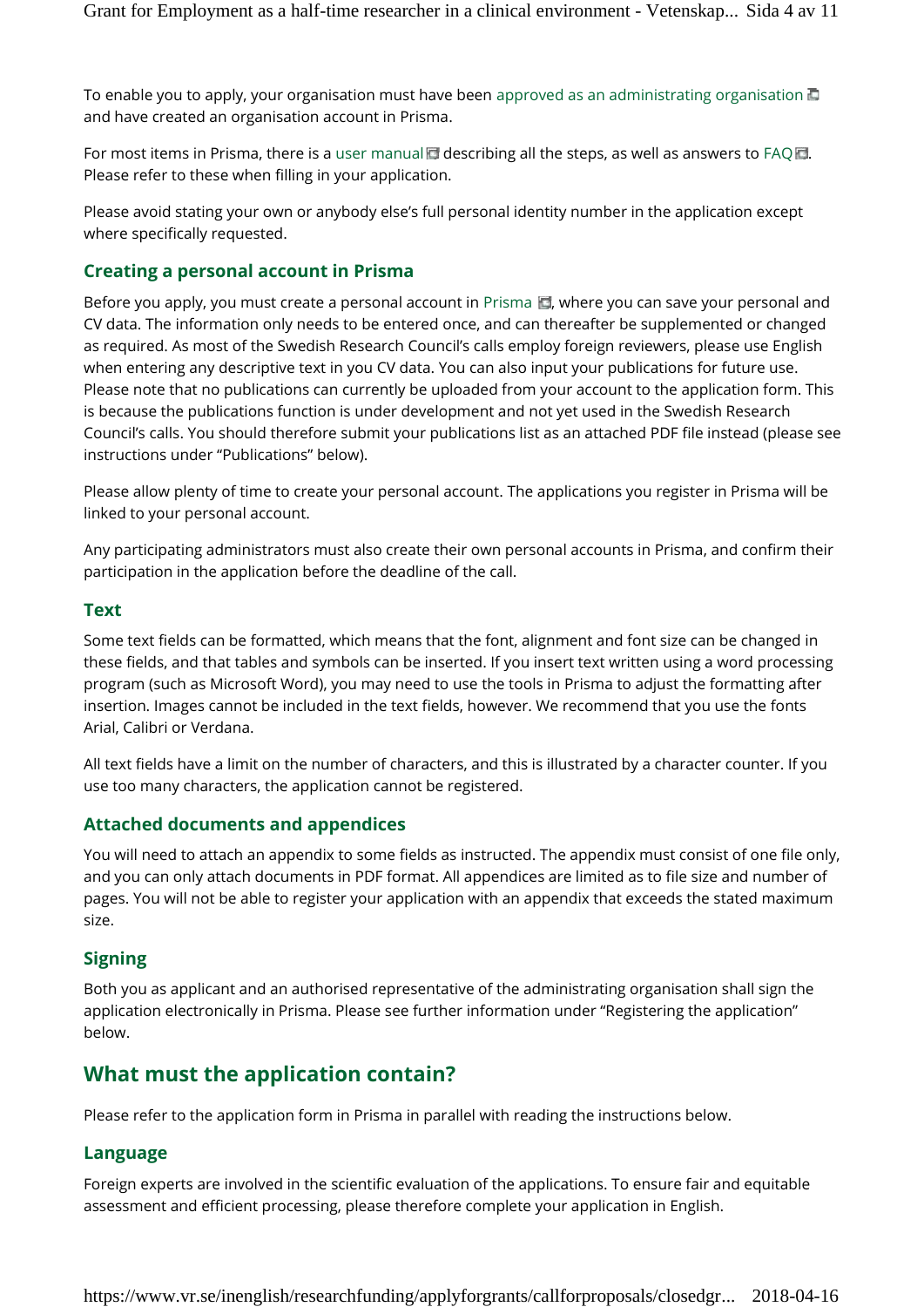Grant for Employment as a half-time researcher in a clinical environment - Vetenskap... Sida 5 av 11

## **Sections of the application**

The application form includes the following tabs:

- Descriptive data
- Research description
- Clinical position
- Budget and research resources
- Publications
- Administrating organisation
- Review panels
- Participants (only administrators in this call)
- CV

Descriptions of the information requested under each tab follow below. Mandatory information is marked with an asterisk (\*) in Prisma.

#### **Descriptive data**

Under this tab, please fill in the project title in Swedish and English, and select SCB codes and key words. Please also fill in any deductible time, the abstract and popular science description as instructed below.

#### *Deductible time*

Please state any interruptions in your active research time after your doctoral degree caused by any of the grounds recognised by the Swedish Research Council. The interruption shall be calculated as a full-time equivalent and be rounded up into full calendar months. Please see the recognised grounds for deductible time under the heading "Career age" above.

#### *Abstract*

The abstract shall include a brief description of:

- what is to be done: purpose and aim
- how the research will be carried out: project organisation, time plan and the scientific methods to be used
- what is important about the planned research

The abstract shall provide a summary guide to the purpose and implementation of the research. Please use wording to ensure persons with another subject specialisation can understand the information.

The description may cover a maximum of 1 500 characters including blank spaces (approximately one third of an A4 page in Arial, font size 11, single line spacing).

#### *Popular science description*

Describe the project in such a way that a person who is not familiar with the subject can understand it. Describe what is to be done and why, and explain in what way the new knowledge may be important.

The popular science description is an important tool when we inform about the research funded by the Swedish Research Council. If we grant your application, we reserve the right to use the description for information purposes.

**Note:** The popular science description must be written in Swedish, unlike the rest of the application.

The description may cover a maximum of 4 500 characters including blank spaces (approximately one A4 page in Arial, font size 11, single line spacing).

#### **Research description**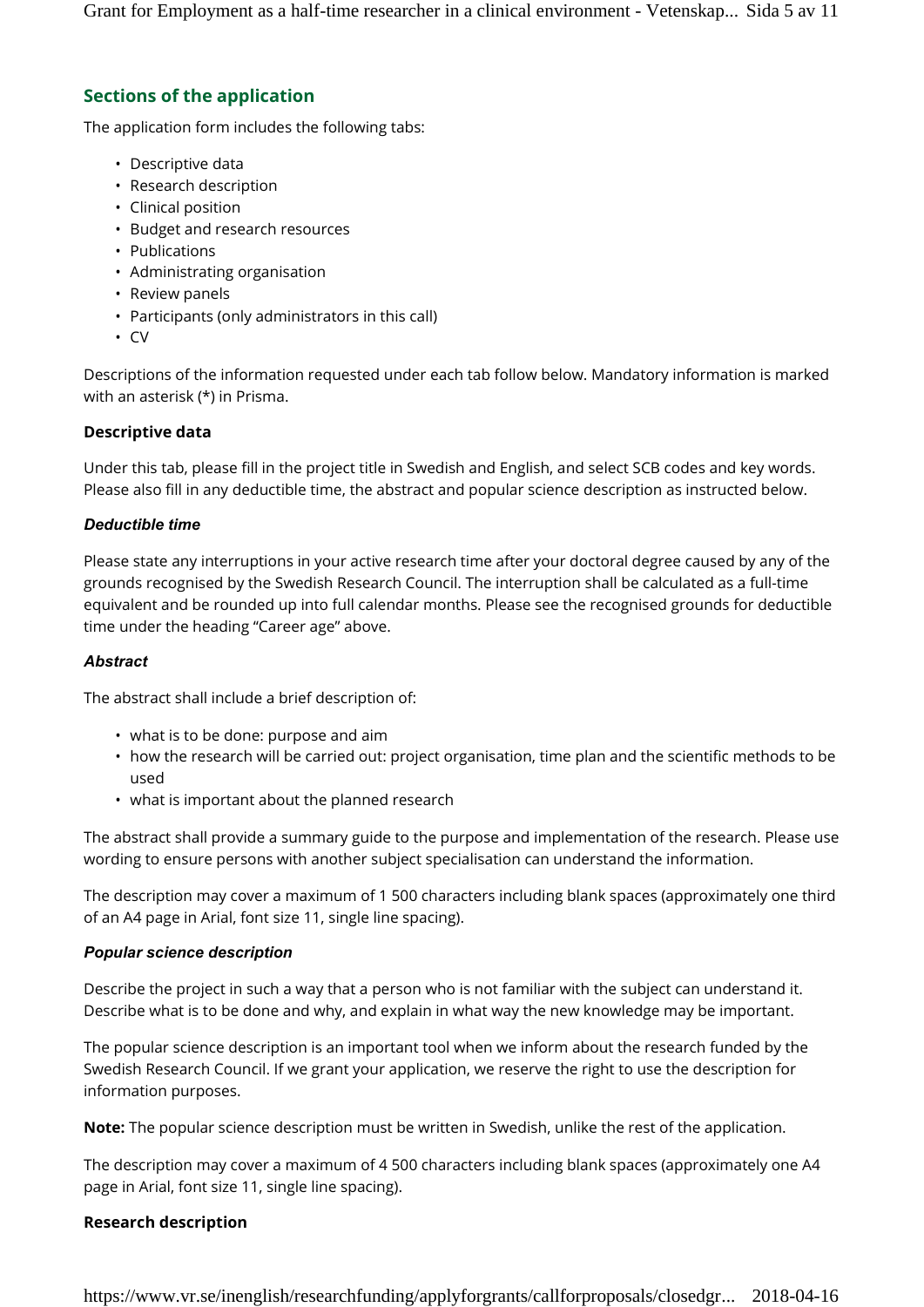Under this tab, please attach your research plan and describe any ethical considerations, as well as your clinical employment.

#### *Ethical considerations*

Describe the ethical issues raised by the research and how they are handled in the research work. Explain also why the research questions and expected results justify the conduct of the research, in view of the ethical issues raised. Please also state whether the research involves any handling of personal data, or experiments on animals or human subjects. If no ethical issues are raised, please state this.

#### *Research plan*

Please attach your research plan in PDF format. The research plan shall consist of a brief but complete description of the research task. The focus of the research plan shall be forward-looking, and it shall cover a maximum of ten page-numbered A4 pages in Arial, font size 11, single line spacing, including references and any images. **You will not be able to attach an appendix that exceeds the stated maximum number of pages or is larger than 10 MB.**

The research plan must include the following headings and information, listed in the following order:

- **Purpose and aims:** State the overall purpose and specific goals of the research project.
- **State-of-the-art:** Summarise briefly the current research frontier within the field/area covered by the project. State key references.
- **Significance and scientific novelty:** Describe briefly how the project relates to previous research within the area, and its importance in the short and long term. Describe also how the project moves forward or innovates the current research frontier.
- **Preliminary and previous results:** Describe briefly your own previous research and pilot studies within the research area that make it probable that the project will be feasible. State also if no preliminary results exist. State whether the project contributes further to research and scientific results from a grant awarded previously by the Swedish Research Council.

• **Project description:** Describe the project design, including the following items:

- *Theory and method:* Describe the underlying theory and the methods to be applied in order to reach the project goal.

- *Time plan and implementation:* Describe summarily the time plan for the project during the grant period, and how the project will be implemented.

- *Project organisation:* Clarify the contributions of yourself and any other researchers to the implementation of the project, including a description of competences and roles in the project.

Provide the following information also. If a heading is not relevant to your application, please leave it blank.

- **Data analysis and statistics.** Modern methods often generate complex data. Describe how you plan to analyse data collected in the project, and the statistical methods used. If the project includes clinical studies, please include a power analysis.
- **Equipment:** Describe the basic equipment you and your team have at your disposal for the project.
- **Need for infrastructure:** Specify the project's need for international and national infrastructure. Specify also the need for local infrastructure, if depreciation costs for this is included in the application. Read more about research infrastructure supported by the Swedish Research Council  $\overline{P}$ .
- **International and national collaboration:** Describe your collaboration with foreign and Swedish researchers and research teams. State whether you contribute to or refer to international collaboration in your research.
- **Other applications or grants:** If you are applying for or intend to apply for other grants from the Swedish Research Council, the relationship between the projects shall be clarified. This applies also if you are receiving ongoing grants from the Swedish Research Council with grant periods that wholly or partly overlap with the grant you are now applying for. You should also justify why you are submitting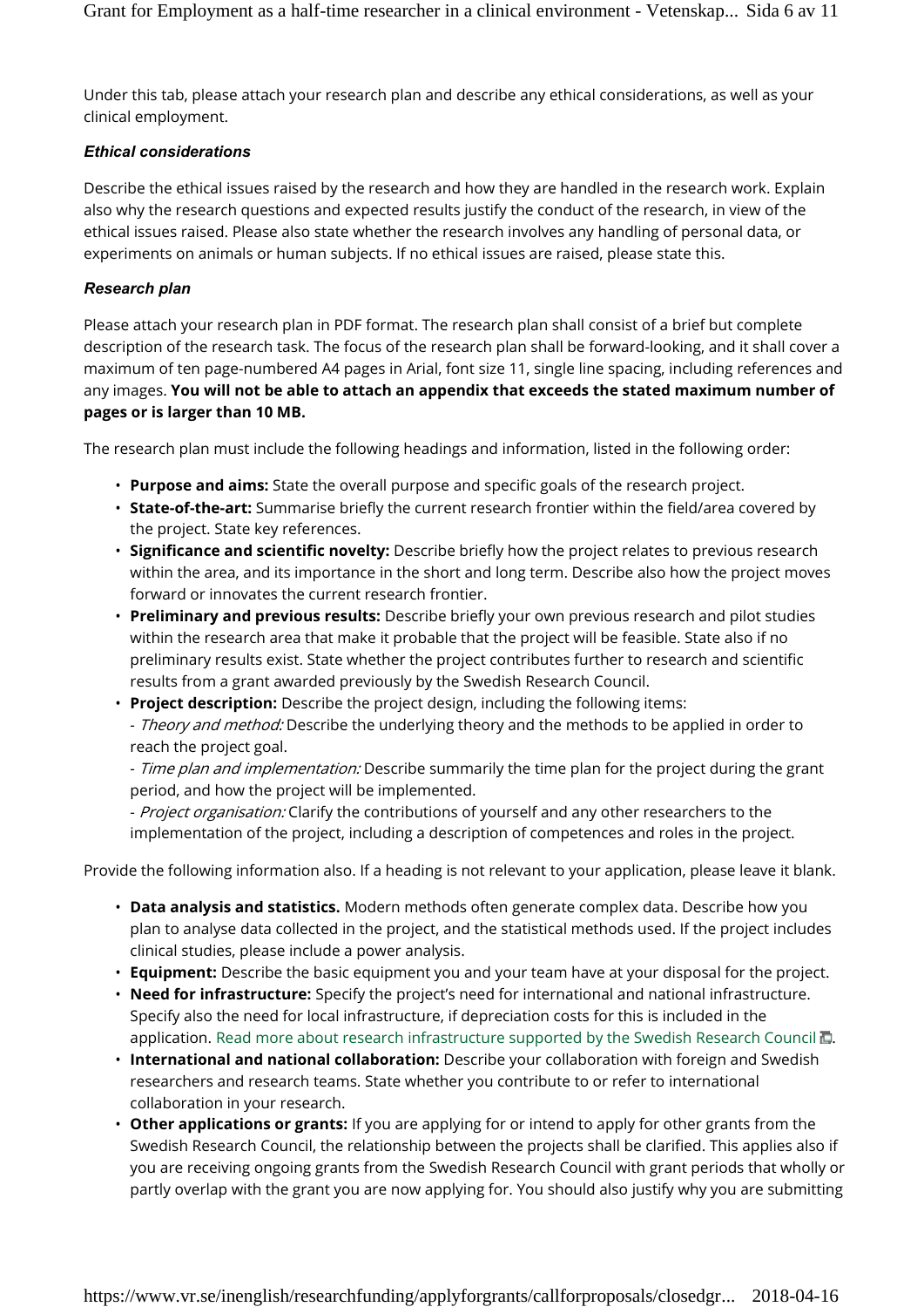one or several further applications. Describe also the relationship with other applications to or grants from other funding bodies for the same project idea (from you or another researcher).

- **Independent line of research:** If you are working or will be working in a larger group, please clarify how your project relates to the other projects in the group. If you are continuing a project that was wholly or partly started during your doctoral or postdoc studies, you must also describe the relationship between your project and the research of your former supervisor.
- **Clinical significance:** Explain how the results of the project may be transferred into practical clinical use within the area medicine and health.

#### **Clinical position**

In order to apply for a grant for employment as a half-time researcher in a clinical environment, you must hold a clinical position in Sweden, such as a physician, nurse, physiotherapist, occupational therapist or dentist, corresponding to at least 50 per cent of a full-time equivalent. Describe in what way you fulfil this requirement.

The description may cover a maximum of 750 characters including blank spaces in Arial, font size 11.

#### **Budget and research resources**

Please state your activity level/dedicated time (per cent of a full-time equivalent) in the project. Your activity level as project leader must correspond to no less than 20 per cent of a full-time equivalent.

The grant is a standard amount and you therefore do not need to enter any budget applied for in the application form.

#### *Other funding*

Please state any funding for the project (whole or part) received by you or another researcher, in excess of the amount requested in this application. Please state rounded amounts in SEK.

#### **Publications**

Under this tab, please attach your publications list in PDF format, drawn up according to the headings and instructions below. The list shall cover a maximum of five page-numbered A4 pages in Arial, font size 11, single line spacing. **You will not be able to attach an appendix that exceeds the stated maximum number of pages.**

The list shall begin with the **maximum ten publications** of greatest importance for your application:

**1. Selection of publications:** List the maximum ten publications of greatest importance to your application. For each publication, please state how you contributed to it, and its relevance to the research project described (maximum four lines per publication). Highlight your name in bold in the author list.

You shall also list relevant publications **from the last eight years:**

**2. Total number of publications:** Sort the publications, with your name highlighted in bold in the author list, under each heading (publication type) in the following order:

- **Peer-reviewed original articles**
- **Peer-reviewed conference contributions,** the results of which are not included in other publications.
- **Peer-reviewed edited volumes**
- **Research review articles**
- **Peer-reviewed books and book chapters**
- **Other publications including popular science books/presentations**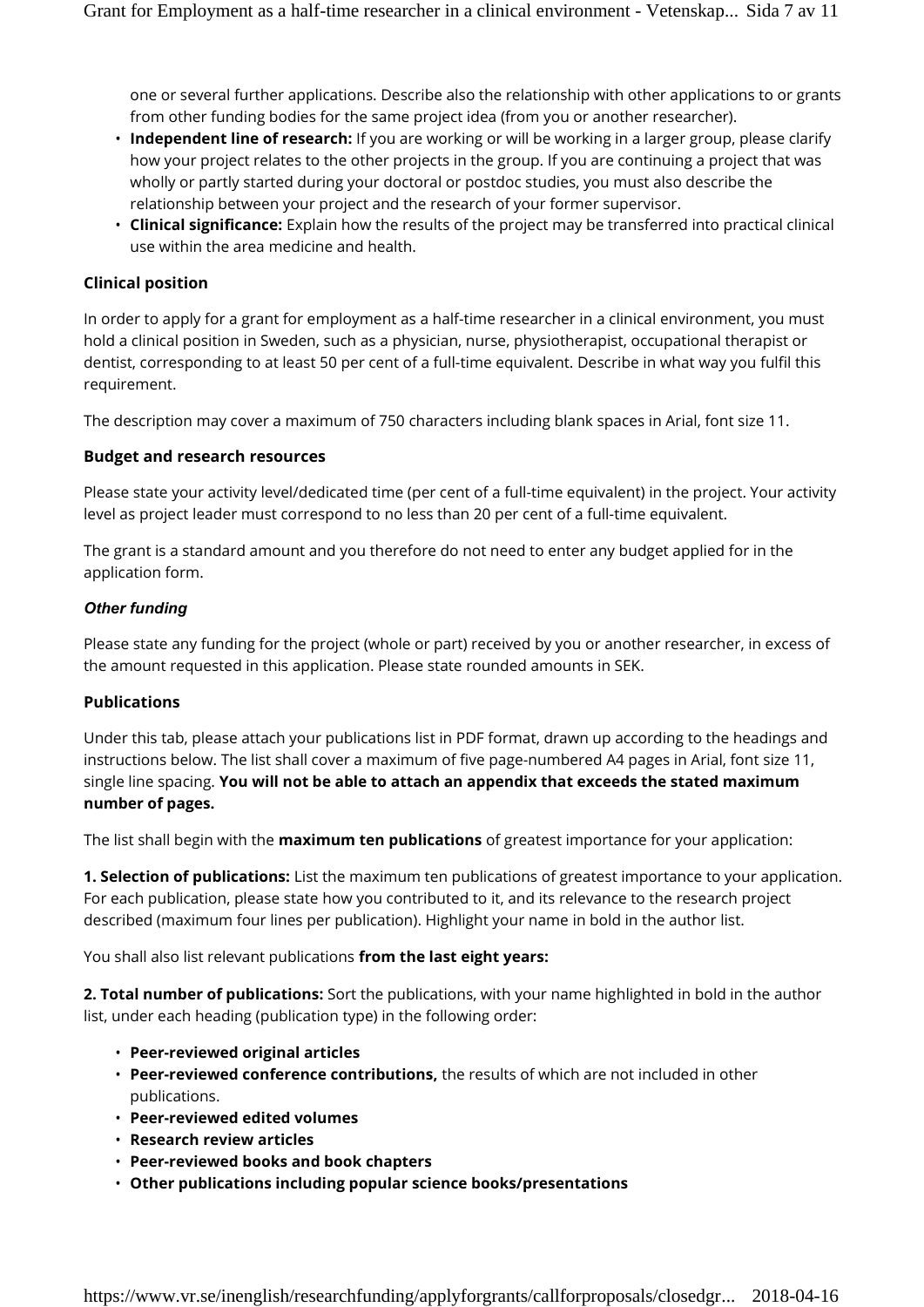**Note:** Please sort the publications under each heading in reverse chronological order, so that the latest publication is at the top of the list. Please only include articles or corresponding that are published or accepted for publication at the time of applying. The author order in the publications list shall be identical to that of the published work. The application cannot be supplemented with publications after the deadline for the call.

## **Administrating organisation**

Under this tab, please state the administrating organisation and project site. The administrating organisation is the organisation that administers the grant awarded and is responsible for it according to the conditions set. The project site is the organisational unit where the project is carried out. Normally, the administrating organisation and project site correspond to the HEI and the department where the project leader is employed.

To allow you to link your application to an administrating organisation, the organisation must have an approved account in Prisma. Please contact your administrating organisation and ask it to apply for an organisation account  $\blacksquare$  with the Swedish Research Council if it does not already have one.

If your project site is not listed in Prisma, please contact the person responsible for the organisation account at your administrating organisation. You will not be able to finalise the registration of your application if the project site is missing.

#### **Review panels**

Under this tab, please request the review panel or panels (in priority order) that you wish to carry out the scientific evaluation of your application. The final allocation of applications is determined by the Swedish Research Council.

Review panels O

#### **Participants**

Here you as grant applicant may invite other participating administrators who can help you to input and edit information in your application. Please make sure you use the correct email address linked to the person's Prisma account. You may invite participating administrators who do not already have an account in Prisma, but in order to participate in your application they must register their own personal accounts in Prisma. All participating administrators must accept the invitation before you can finalise the registration of your application.

Please note that you may not invite any participating researchers in this application.

## **CV**

Under this tab, please upload your relevant CV information from your personal account in Prisma.

The following information, where available, must always be included in your CV, taking into account the stated limitation in numbers:

- **Education:** First, second and third cycle higher education and specialist degrees.
- **Work:** Current employment (including whether permanent or not) and longer relevant employment, postdoctoral visits (including whether employment or not), research exchanges relevant to the research described and any longer interruptions in the research that have impacted on your opportunity to gain merits as a researcher.
- **Merits and awards:** Docentship/associate professorship, supervisees (postdoctoral and doctoral students; state the overall number of each category and list the 10 most relevant to you), up to 10 of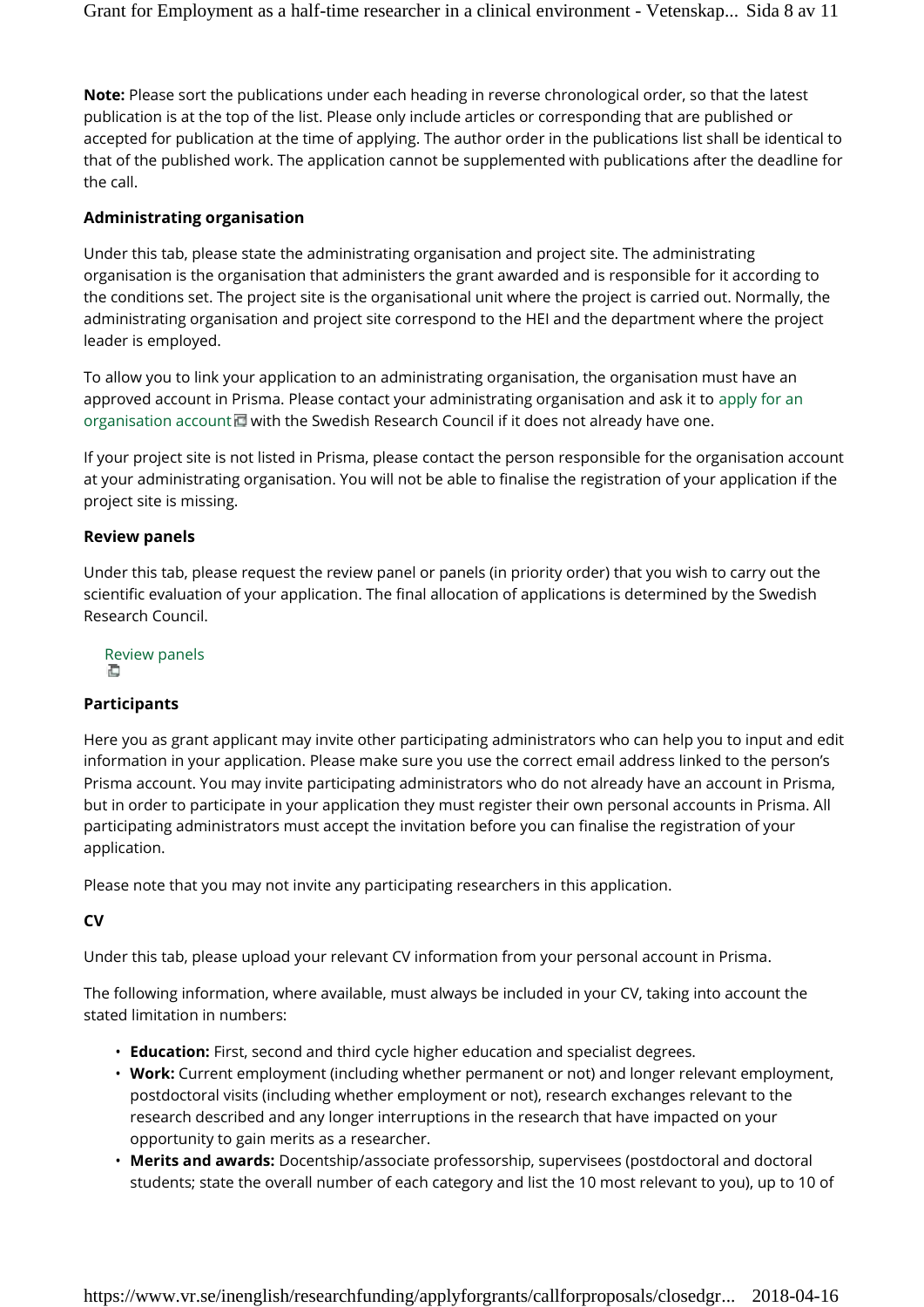your most relevant grants awarded in competition, up to 10 of your most relevant prizes and awards, and up to 20 other merits relevant to the application.

• **Intellectual property rights:** For example, patents and open access computer programs developed by you; state up to 10 of your most relevant.

## **Registering the application**

The tab "Check and register" shows a summary of the fields in your application that may require action in order to register it (such as mandatory fields not filled in, text fields with too many characters, discrepancies from limits on the possible project period or budget applied for). The registration of your application is not finalised until you click on the "Register" button.

Please make sure you use the preview function before registering your application.

**Note:** Everybody you have invited in your application must accept the invitation before you can register the application. If an invitation is not accepted, it must be deleted.

The registered application can thereafter be found in your personal Prisma account in the tab "Applications and grants", under the menu choice "Applications". Until the deadline for the call, a registered application may be de-registered, amended and re-registered again as necessary.

**It is your responsibility to ensure the application is complete, that is to say the application form is correctly filled in, the correct appendices are attached and the information requested has been provided according to the instructions. Please only submit material specifically requested. We do not accept any additional information after the deadline, except when specifically requested.**

## **Signing**

When you register the application, it is signed by you as project leader. To ensure the application is deemed complete and included in the review process, an authorised representative of the administrating organisation also has to sign the application. The representative is normally the head of the department where the research will be carried out, but this is dependent on your administrating organisation's structure.

The *applicant's* signature confirms that:

- the information in the application is correct and complies with the Swedish Research Council's instructions
- secondary occupations and commercial ties have been reported to the administrating organisation and that nothing has emerged that breaches good research practice
- the applicant has not been found guilty of scientific misconduct during the last two years before the deadline of the call
- the permits and approvals required have been obtained before the research is started, such as permits from the Swedish Medical Products Agency or approval from an ethical review board or an ethical committee on animal experiments
- the applicant will comply with all other conditions applicable to the grant

The signature of the *administrating organisation* confirms that:

- the research or research-supporting activity described can be given room at the administrating organisation during the period and to the extent stated in the application
- the applicant will be employed by the administrating organisation during the period covered by the application
- the administrating organisation approves of the budget in the application
- the applicant has not been found guilty of scientific misconduct by the administrating organisation signing during the last two years before the deadline of the call
- the administrating organisation will comply with all other conditions applicable to the grant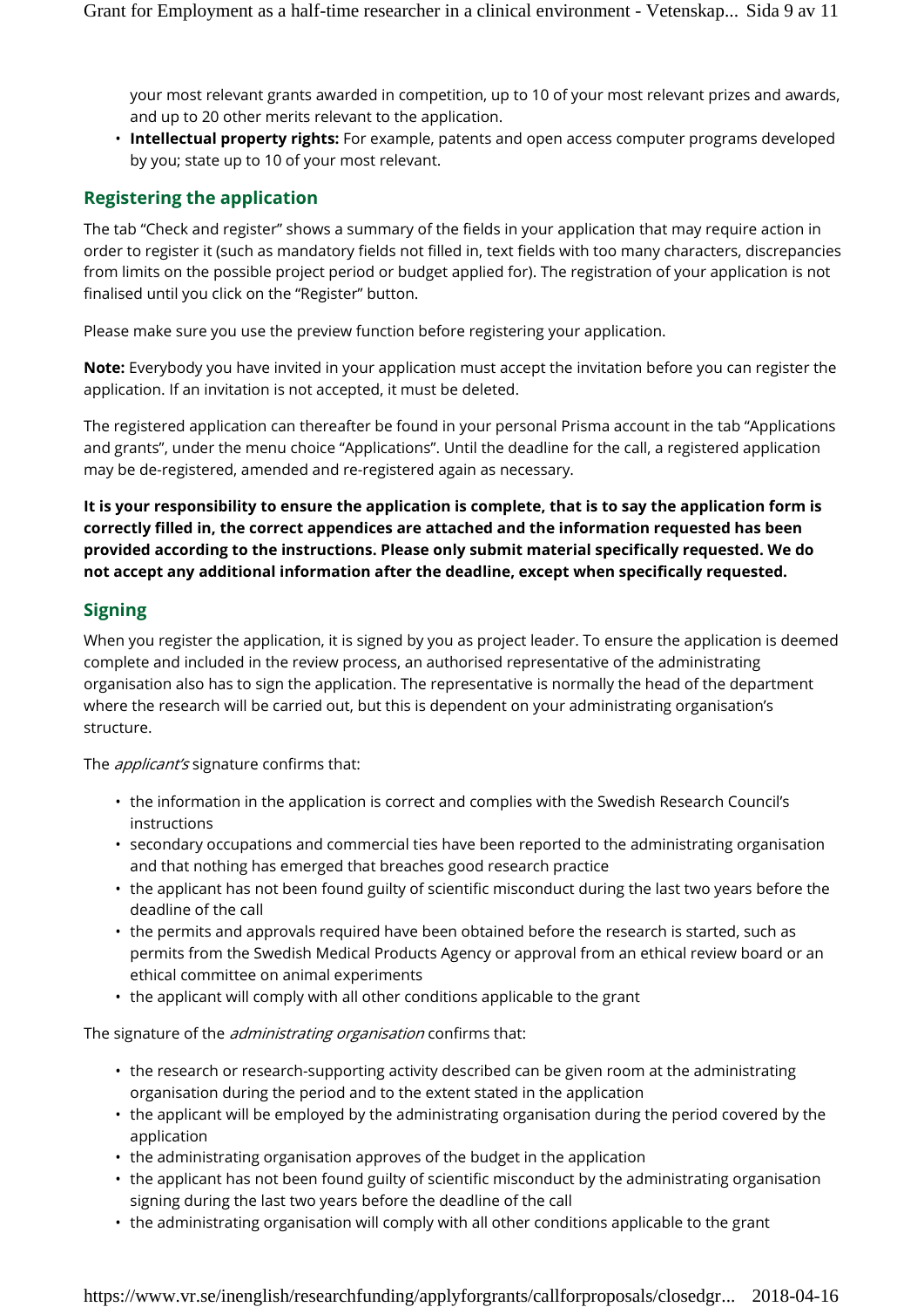The above points shall have been discussed by the parties before the representative of the administrating organisation approves and signs the application.

**Note:** The authorised representative of the administrating organisation must sign the application in Prisma no later than one week (seven calendar days) after the call deadline date in order for the application to be considered further in the review process.

# **What happens next?**

When you have registered your application and the call closes (at 14.00/2 p.m. on the deadline date of the call), the registration of your application is automatically finalised and your application is given a registration number.

Your registered application is automatically forwarded to the representative of the administrating organisation for signature in Prisma. The application must be signed by the administrating organisation no later than one week (seven calendar days) after the deadline. You will receive an email when the application has been signed.

Thereafter you will find information about the status of the application, registration number and signature of the application in your account in Prisma, under the tab "Applications and grants".

## **Evaluation**

The scientific evaluation of the application is carried out by active researchers. These peer reviewers evaluate the application in competition with the other applications on the basis of the evaluation criteria set by the Swedish Research Council.

If an application is not completed according to the instructions, this will be weighed into the evaluation.

```
Review panels
How your application is evaluated
The Swedish Research Council's conflict of interest policy
The Swedish Research Council's gender equality strategy
画
```
## **Decision**

Shortly after the grant decision has been made, a notice of the grant awards will be published on the Swedish Research Council's website. You will thereafter find a notice of the decision and a final statement on your application in your personal account in Prisma, under the tab "Applications and grants". The statement consists of a grading and, in some cases, written comments.

**The EU ABS Regulation and due diligence declaration:** As from 12 October 2015, users of genetic resources (genetic material of actual or potential value) and traditional knowledge relating to genetic resources, obtained after 12 October 2014, shall comply with the EU's ABS Regulation (No 511/2014) by making a "due diligence declaration". This applies only to grant recipients. Due diligence entails the user being able to show that the genetic resource was obtained according to applicable legislation in the country in question and that the possible benefit of the genetic resource will be allocated in a reasonable and equitable way.

Exceptions apply to research into: the human genome, plant genetic material included in Appendix 1 $\blacksquare$  to the international agreement on plant genetic resources, pandemic influenza virus and genetic material